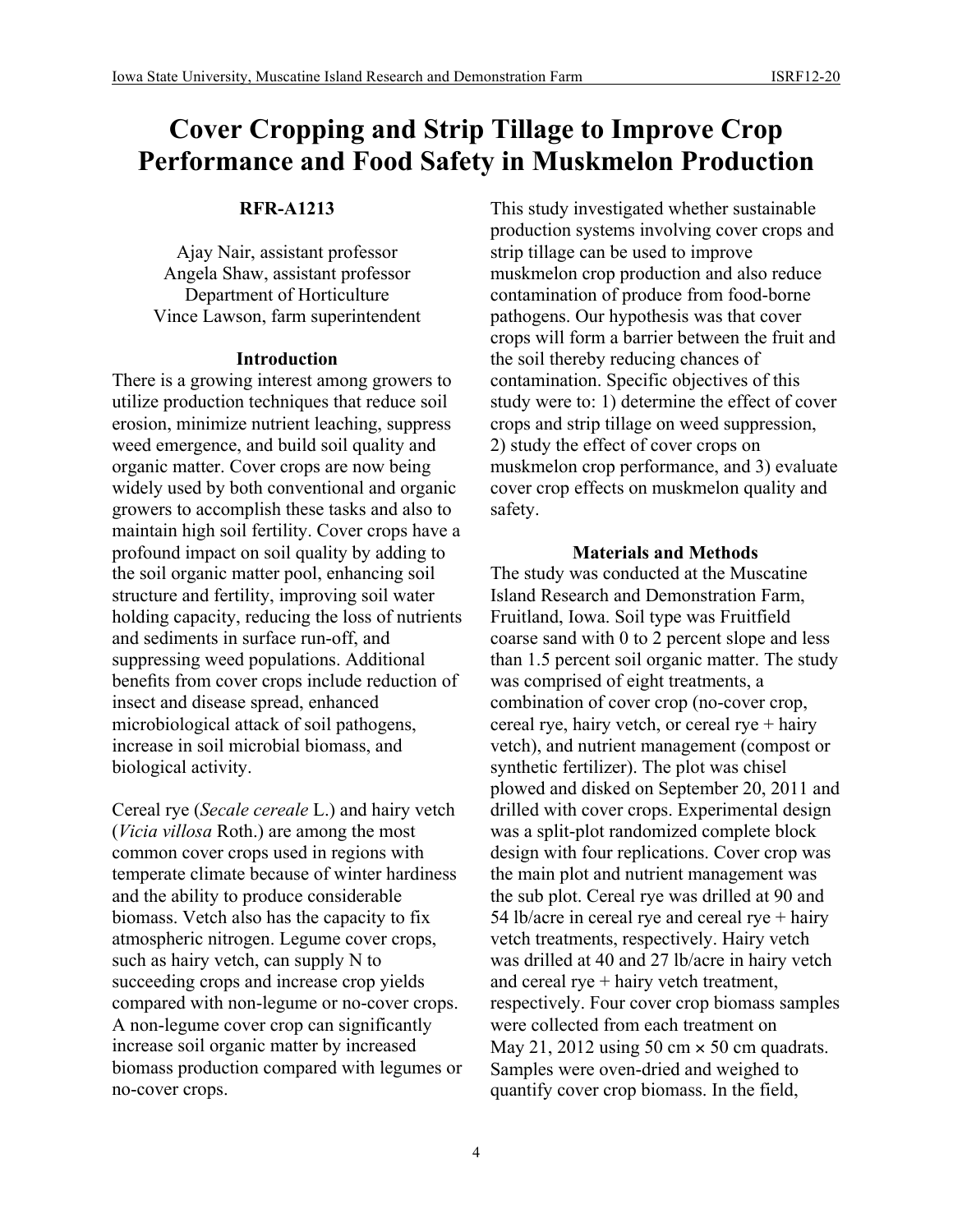cover crops were later crushed with a JD 7000 planter and dual wheels followed by chisel plowing (14 in. deep) to establish planting strips 7 ft apart. Each sub plot had two rows of muskmelons (cv. Grand Slam). Spacing between plants within rows was 2.3 ft. Each row consisted of 10 plants with eight data plants and two plants on each side as guard plants.

In compost treatment, compost was applied at the rate of 10 tons/acre. Compost was applied in planting strips. Synthetic fertilizer treatments received 200 lb/acre of 0-0-60, 400 lb/acre 13-13-13, and 50 lb/acre urea (48-0-0). Four weed biomass samples were collected from each treatment on June 22, 2012 using 50 cm  $\times$  50 cm quadrats. Weeds were categorized as broadleaf or grass, and were oven-dried and weighed to quantify biomass. Once harvest of melons was conducted on August 7, 2012, fruit number and marketable weight was collected. In addition, two fruits from each replication of synthetic fertilizer treatment was collected and transported to the laboratory for food safety analysis. A composite sample of each rind was taken from each treatment/rep and blended for 30 seconds. The blended sample was placed into a sterile sampling bag for the designated time and temperature combination.

Calculation of most probable number (MPN) per gram of sample was done on coliform, fecal coliform, and *E. coli* bacteria. Based on lab assays, presence or absence of *Listeria monocytogenes* and *Salmonella spp. w*as also confirmed.

## **Results and Discussion**

Successful cover crop establishment and biomass accumulation is critical for implementing strip tillage. Cereal rye and hairy vetch established well and produced sufficient biomass (Figure 1). Cover crop biomass was 2.1, 3.2, and 3.9 tons/acre in

hairy vetch, cereal rye + hairy vetch, and cereal rye treatment plots, respectively. Weed biomass collected in June clearly reflected weed suppression capability of cover crops. Weed density in no-cover crop treatment plots was severe compared with cover crop plots (Table 1). The cover crop treatment plots had the highest biomass of broadleaf weed compared with the other cover crop treatments. There was no difference between cereal rye or hairy vetch treatments. However, when comparing cereal rye and cereal rye + hairy vetch treatments, the latter exhibited better weed suppression. Hairy vetch when used alone and in combination with cereal rye provided better suppression of grass weed species when compared to no-cover crop or cereal rye treatments. When accounting for total (broadleaf and grasses) weed species, hairy vetch and cereal rye + hairy vetch produced better results than cereal rye or nocover crop treatment. Both cereal rye and hairy vetch are known to produce allelochemicals that are toxic to weed seeds and prevent their germination.

Cover crops and nutrient management treatments affected muskmelon yield characteristics. No-cover crop synthetic fertilizer treatment had higher number of fruits when compared with any compost treatment regardless of cover crop. Synthetic fertilizer treatments of cereal rye or hairy vetch had similar results when compared with no-cover crop synthetic fertilizer treatment. Within main plots (i.e. cover crop treatment) compost treatments produced a lower number of fruits and yielded lower marketable weight. This could possibly be explained by the compost application method. Compost was applied in a band within the strip tilled area very close to the plant causing injury to young melon transplants. Evaluation of plants at the middle and end of the growing season showed small and less robust plants in compost treatments.

5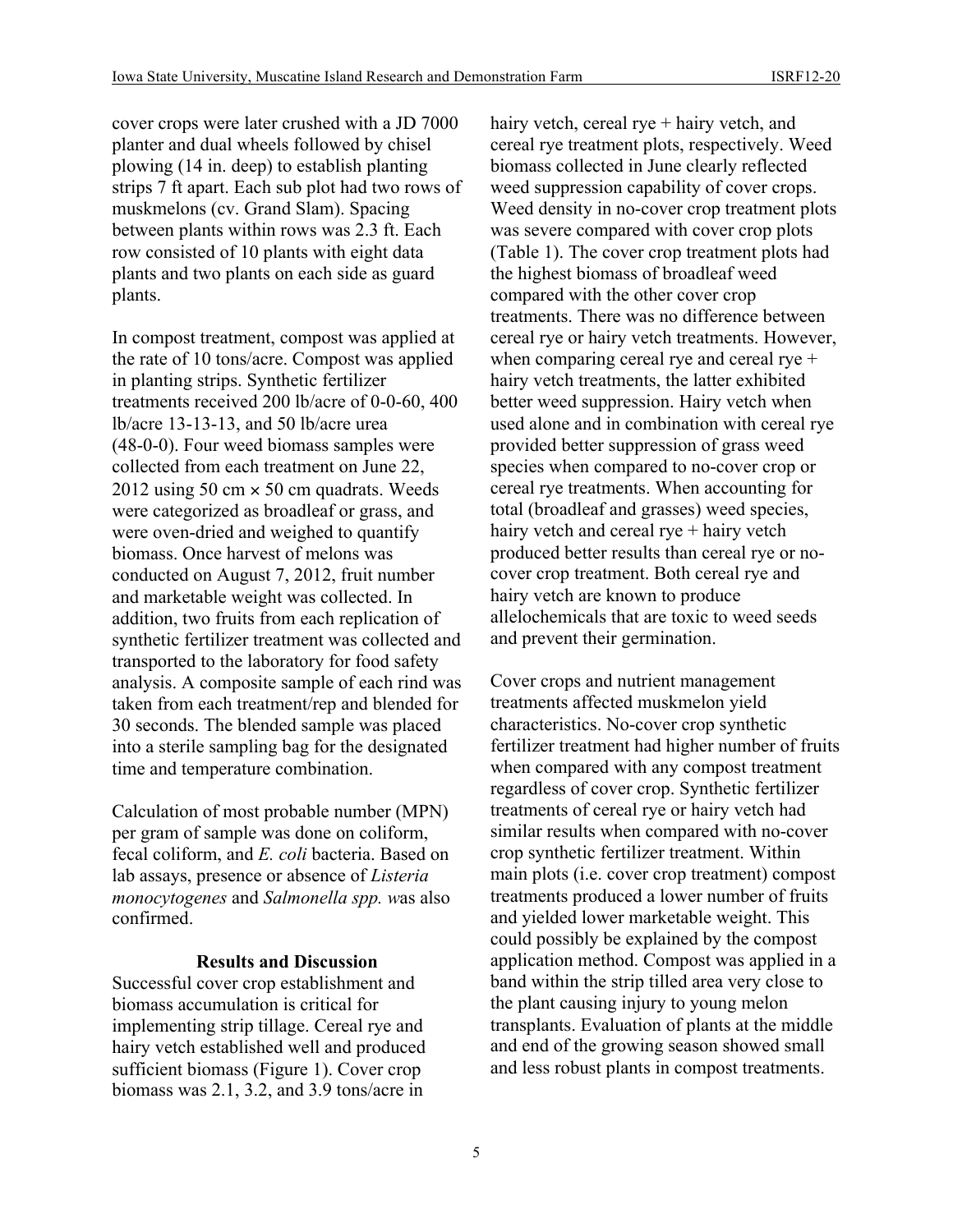Lab analysis of fruit rind to identify the presence of pathogens, especially *Listeria monocytogenes,* were negative. It was expected that all samples would be negative for *Listeria monocytogenes* because these bacteria are not typically associated with infield conditions as they prefer cool and moist environments. The cover crop treatment had higher numbers for fecal coliform, and *E. coli* bacteria but due to huge variability in data there were no statistically significant differences (Table 3)*.* 

Coliform bacteria are naturally found in the soil and vegetation, and are generally harmless. Therefore the presence of coliforms within these samples was expected. Fecal coliforms are a subset of total coliform bacteria that are more fecal-specific in origin. The presence of fecal coliforms and *E.coli*  provides evidence that fecal contamination from humans and/or animals is present within the fields. All samples tested positive for *Salmonella*. The presence of *Salmonella* is a concern with contamination from outside sources. *Salmonella* has been recognized as a foodborne pathogen of concern with produce. The need for soil management and exclusion of animals within the fields is emphasized when outbreaks occur. In this study, fruits from cover crop treatments had lower fecal coliform and *E. coli* bacterial counts on fruit rind suggesting potential benefits of using cover crops as a barrier between the fruit and the soil.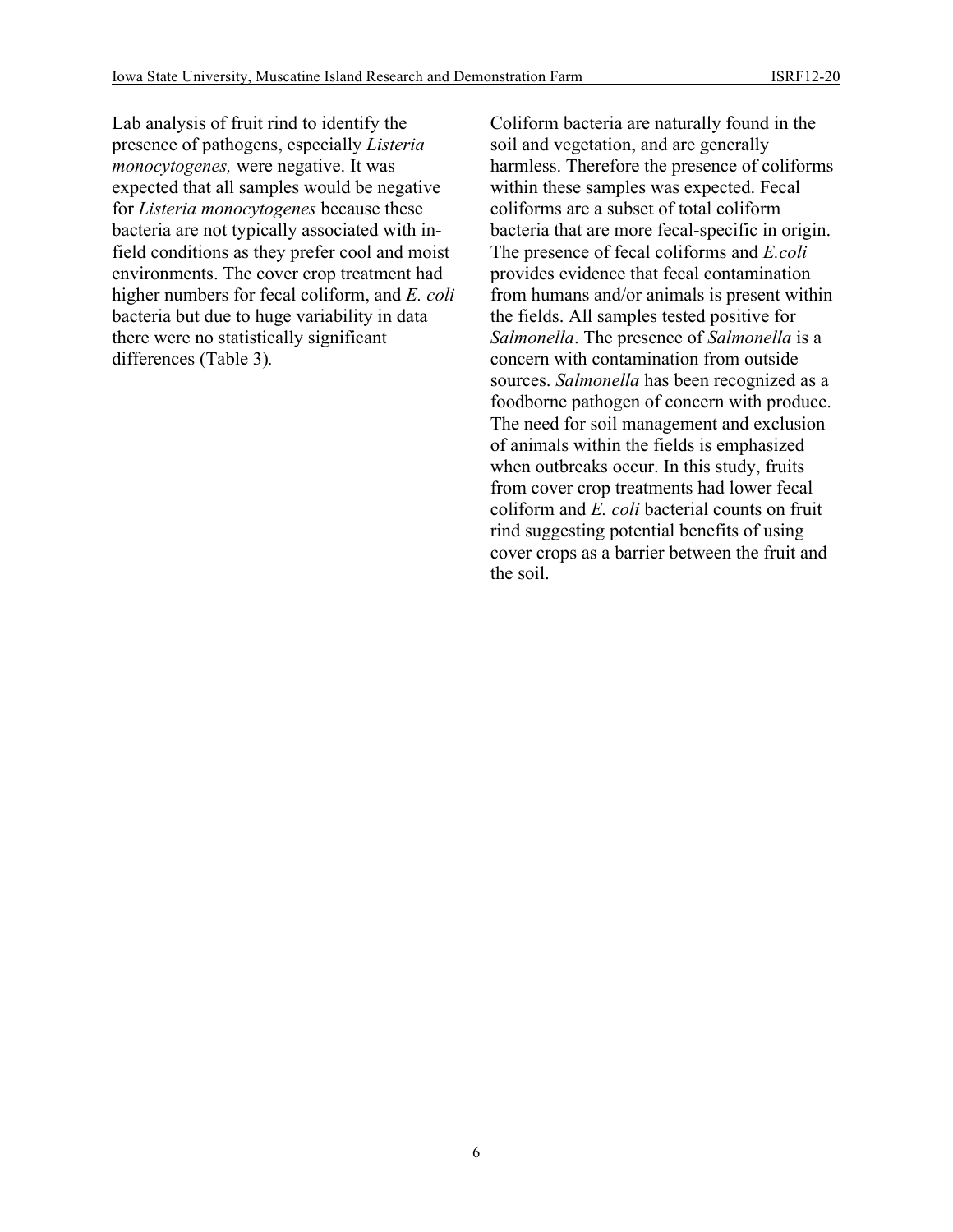| <b>Treatment</b>           | Broadleaf <sup><math>\bar{f}(g)</math></sup> | Grass $(g)$ | Total $(g)$       |
|----------------------------|----------------------------------------------|-------------|-------------------|
| No cover crop              | 9.63a                                        | $3.01$ ab   | 12.64a            |
| Hairy vetch                | $0.88$ bc                                    | $0.57$ bc   | 1.44 <sub>b</sub> |
| Cereal rye                 | 1.58c                                        | 5.10 a      | 6.69a             |
| Cereal $rve + hairv$ vetch | 0.23 <sub>b</sub>                            | 0.45c       | 0.68 <sub>b</sub> |

#### **Table 1. Effect of cover crop on weed biomass.**

 $\sqrt{T}$ Mean separation within columns; means followed by same letter(s) are not statistically different (P  $\leq$  0.05).

### **Table 2. Muskmelon yield characteristics as affected by cover crop and fertilizer treatments.**

|                         | Marketable          |             |  |
|-------------------------|---------------------|-------------|--|
| <b>Treatment</b>        | Number <sup>†</sup> | Weight (kg) |  |
| NC-synthetic fertilizer | 33 a                | $103.9$ ab  |  |
| NC-crop-compost         | 23 <sub>b</sub>     | 56.4 a      |  |
| R-synthetic             | $31$ ab             | 68.1 bc     |  |
| R-compost               | 9c                  | 22.4d       |  |
| HV-synthetic            | 26ab                | 74.3 bc     |  |
| HV-compost              | 10c                 | 24.1 d      |  |
| RHV-synthetic           | 23 <sub>b</sub>     | 85.3 ab     |  |
| RHV-compost             | 10c                 | 16.7d       |  |

 $\sqrt{T}$ Mean separation within columns; means followed by same letter(s) are not statistically different (P  $\leq$  0.05).  $*NC = No$  cover crop,  $R = Rye$  cover crop,  $HV = Hairy$  Vetch cover crop,  $RHV = Rye + Hairy$  Vetch cover crop

#### **Table 3. Most probable numbers (MPN) for coliform, fecal coliform, and** *E. Coli* **on fruit rind at the time of muskmelon harvest.**

| Treatment                             | Coliform <sup>NS</sup> | Fecal<br>coliform <sup>NS</sup> | $E.$ coli <sup>NS</sup> |
|---------------------------------------|------------------------|---------------------------------|-------------------------|
| No cover crop                         | 7.9                    | 553.0                           | 550.0                   |
| Hairy Vetch                           | 4.6                    | 0.75                            | 0.75                    |
| Cereal rye                            | 11.5                   | 88.3                            | 13.0                    |
| Cereal $rye + hairy$ vetch<br>$-1.77$ | 19.2                   | 163.8                           | 62.3                    |

 $^{NS}$ Non-significant (P  $\leq$  0.05).